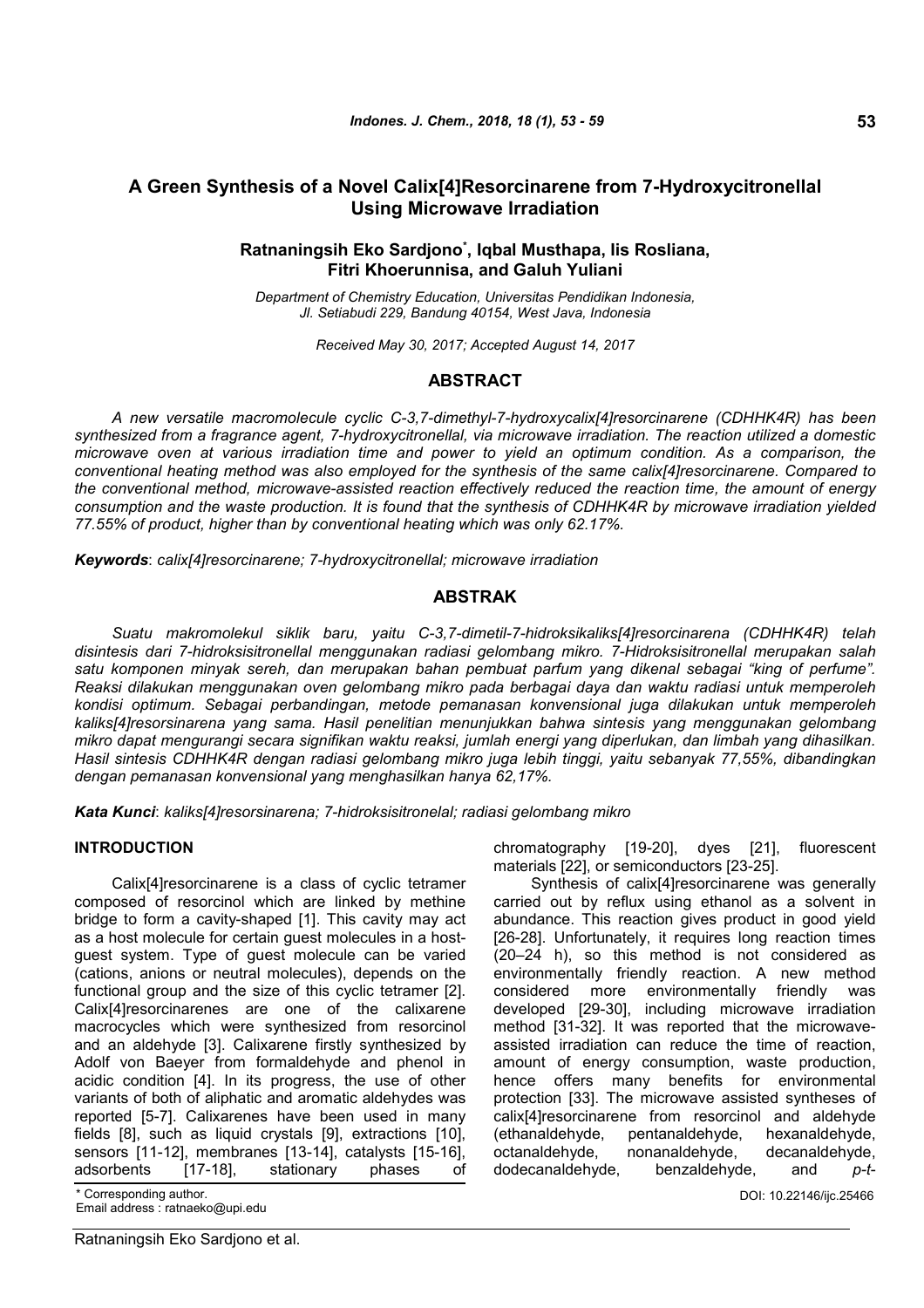butylbenzaldehyde) have been done using 12 tungstophosphoric acid Keggin-type H3PW12O40.13H2O) and concentrated HCl as catalyst. Excellent isolated yields (up to 90%) were attained within short reaction times (typically, 3–5 min) when the reaction was performed under microwave irradiation [34]. Unfortunately, the catalyst used by Hedidi has a complex structure, expensive, and not easily available. Moreover, the capability of the catalyst in synthesis of calix[4]resorcinarene from other aldehydes has not been yet known. Therefore, it is necessary to develop methods of synthesis of calixresorcinarene that use catalysts which are more simply and easily obtained.

Indonesia is one of the largest essential oil producers for a particular commodity. One of the essential oils produced in Indonesia is citronella oil. The important components that contained in citronella oil is 7-hydroxycitronellal, well known as The King of Perfume. Consisting of aldehyde group, this fragrance compound can also be used as a raw material for synthesizing a novel calix[4]resorcinarene.

In this article, we report synthesis of a new tetramer cyclic, i.e. C-3,7-dimethyl-7-hydroxycalix[4] resorcinarene (CDHHK4R) from 7-hydroxycitronellal and resorcinol (Fig. 1). In this synthesis, the complex catalyst used by Hedidi was replaced with the simple one, i.e. *p*toluenesulfonic acid. The synthesis carried out in two methods of heating, that are microwave irradiation and conventional heating. Therefore, expecting to yield a green synthesis, we employ microwave irradiation method and compare in its effectiveness with conventional heating.

### **EXPERIMENTAL SECTION**

#### **Materials**

Synthesis and purification were carried out using a set of reflux apparatus, and domestic microwave oven (Electrolux EMM-2007X). The reagents consist of resorcinol (Merck), 7-hydroxycitronellal (Aldrich), and *p*toluensulphonic acid pro analysis (Merck). **Instrumentation**

Equipments used for characterization were melting point apparatus, Fourier Transform Infrared (FTIR) Shimadzu 8400, Mass Spectrometry (MS) Waters LCT Premier X6, Proton and Carbon Nuclear Magnetic Resonance (<sup>1</sup>H-NMR and <sup>13</sup>C-NMR) JEOL ECA 500-500 MHz.

### **Procedure**

#### *Synthesis of CDHHK4R using conventional heating*

Into a 40 mL solution of resorcinol (0.330 g; 3 mmol) and 7-hydroxycitronellal (0.516 g; 3 mmol) in 70% ethanol, 5 mL of hydrochloric acid was added. The mixture was stirred under at 76 °C and was monitored by Thin Layer Chromatography (TLC). After 20 h, the reaction was completed. The orange solid was recrystallized with methanol and dried in an oven for 24 h to produce peach-colored solid (62.17%, m.p: 125 °C).

### *Synthesis CDHHK4R using microwaves irradiation*

Into a 4 mL solution of resorcinol (0.330 g; 3 mmol) and 7-hydroxycitronellal (0.516 g; 3 mmol) in 70% ethanol, *p-*toluensulphonic acid (0.008 g; 1%) was added. The mixture was stirred for 5 min at room temperature. Homogenic mixture was introduced into the microwave oven and irradiated for a certain period (irradiation was set at a certain power). The reaction progress was monitored by TLC. Various experimental conditions were optimized for the irradiation time (3, 4, 5, 6 and 7 min) and irradiation power (100, 182, 264, 300 and 400 W). After the completion reaction, orange solid was washed with distilled water, recrystallized with methanol and dried in an oven for 24 h to yield pale brown solid. The optimum result was achieved by 5 min irradiation time and 264 W irradiation power (77.55%, m.p: 130-132 °C).



**Fig 1.** Reaction scheme of CDHHK4R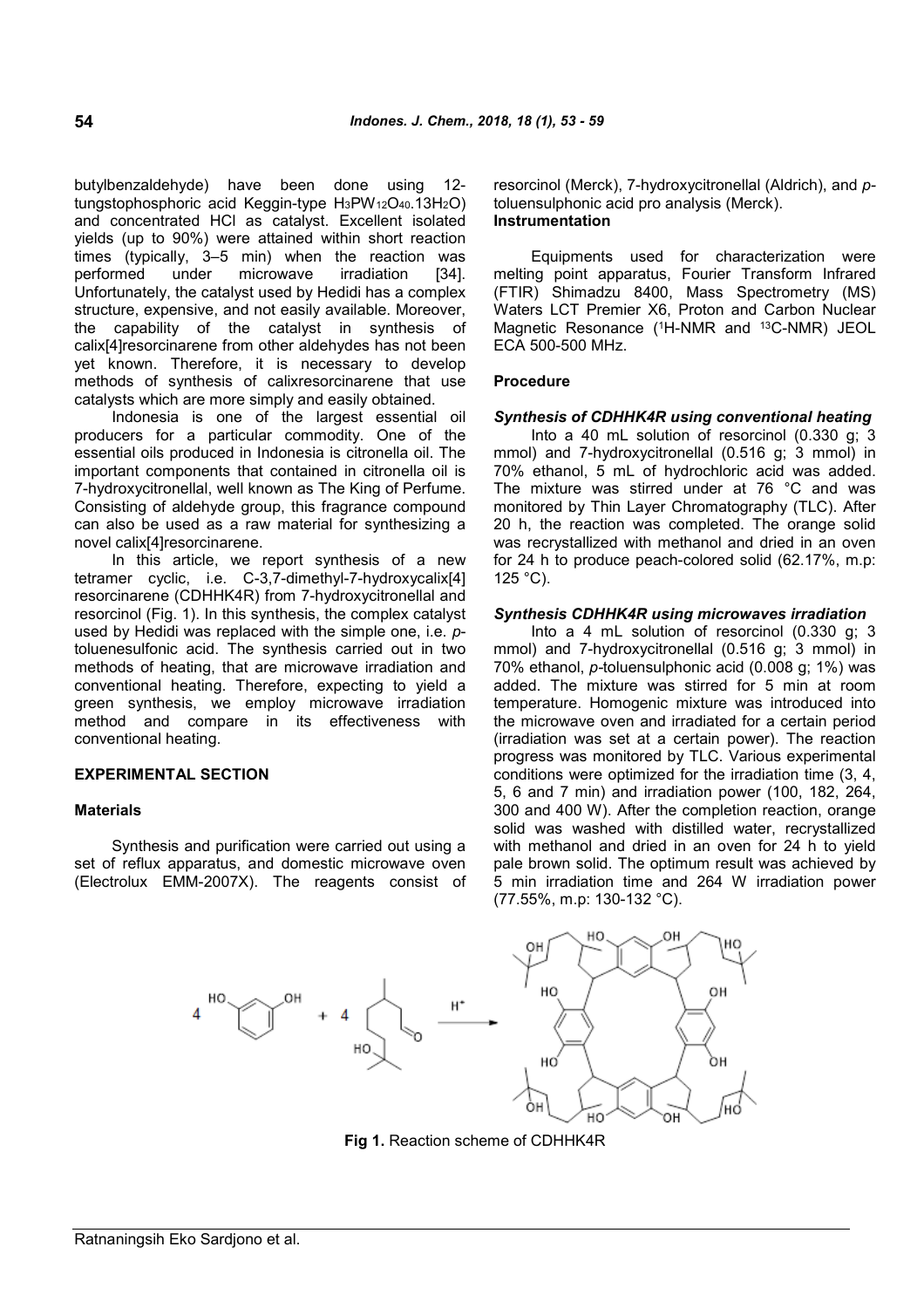# **RESULT AND DISCUSSION**

#### **Synthesis of CDHHK4R**

Synthesis of CDHHK4R using conventional heating resulted in 62.17% of peach colored solid as a product. Microwave irradiation has assisted CDHHK4R synthesis and gives 77.55% of product as pale brown solid. Monitoring product using TLC indicated that the reaction between resorcinol and 7-hydroxycitronellal yielding a new single compound.

FTIR spectrum of synthesis product shows absorption at wavenumber 1620, 1504 and 1458 cm-1 that corresponds to the aromatic structure and supported by the absence of absorption at 1762.0 and 2715 cm-1 that corresponds to the aldehyde group. This indicates the complete condensation of resorcinol and 7 hydorxycitronellal to form cyclic tetramer CDHHK4R.

The formation of the desired product is also supported by the mass spectroscopy analysis. Mass spectrum of CDHHK4R is shown in Fig. 2. The spectrum gives molecular ion peak at *m/z* 1057.7 that corresponds to the mass of CDHHK4R with an additional of hydrogen atom. Whereas peaks at *m/z* 1079.7 and 1095.6 correspond to the mass of CDHHK4R that binds one sodium (22.989) and potassium (39.102), respectively. Sodium and potassium ions were added in mass measurement process.

<sup>1</sup>H-NMR spectrum indicates the rccc (crown-C*4v*) and rctt (boat-C*2v*) conformation, with the rccc product as a predominant isomer (Fig. 3). These two isomers can be identified from proton pattern in <sup>1</sup>H-NMR aromatic region [35]. Isomer with crown-C4v conformation will arise two singlet peaks at region between 6.0 to 8.0 ppm. One singlet upfield proton is identified to the proton at ortho position from hydroxy group of benzene which is shielding, whereas downfield proton corresponds to the proton at meta position which is deshielding. Boat-C*2v* isomeric will appear as four singlet signals with integrity 2H for each signal at 6.0–8.0 ppm.

<sup>1</sup>H-NMR spectrum shows overlapped proton signals at 6.2 ppm and 6.9 ppm. Therefore, conformation and ratio of its isomer could not be identified from this NMR spectrum. However, with one proton signal from hydroxy functional group appeared at 7.9 ppm, it is likely that the most predominant product of mixture yielded is an isomer with crown-C*4v* conformation, as described in the previous studies [19]. Protons from methine bridge in CDHHK4R structure arranged appeared at 4.6-4.7 ppm, while aliphatic proton appeared at 0.8-2.0 ppm.

<sup>13</sup>C-NMR spectrum of CDHHK4R gives carbon aromatic signal between 103.6 ppm to 157.5 ppm with oxyaril carbon appeared at a region from 153.5 ppm to 157.5 ppm (Fig. 4). Aliphatic carbon signal appeared at





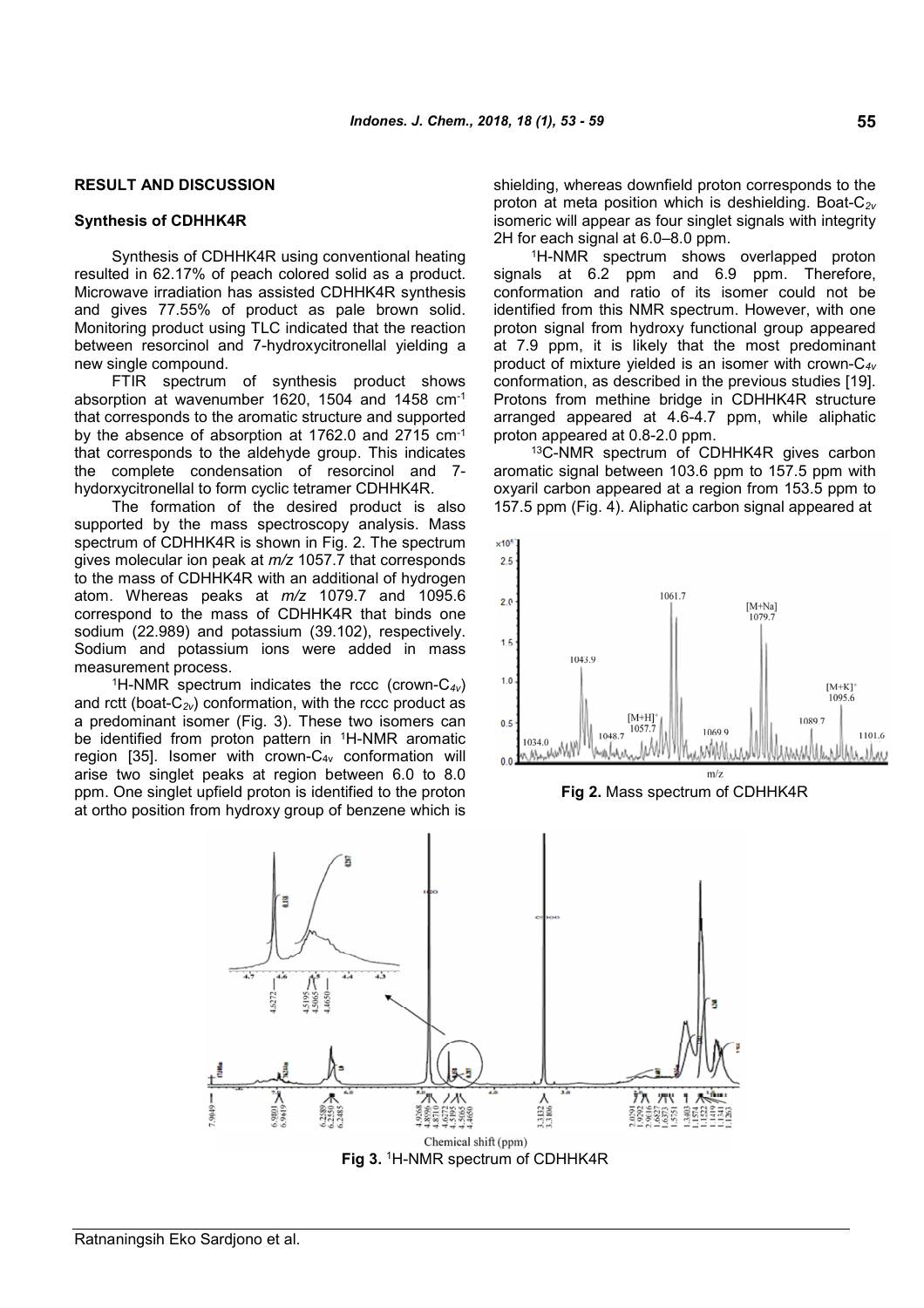

**Fig 4.** <sup>13</sup>C-NMR spectrum of CDHHK4R



**Fig 5.** Percentage of CDHHK4R resulted from synthesis in various reaction time (a) and power of microwave oven (b)

20.0-50.0 ppm with aliphatic carbon binds oxygen signal appeared at 71.5–78.4 ppm. FTIR, <sup>1</sup>H-NMR, <sup>13</sup>C-NMR and MS indicated that CDHHK4R was successfully synthesized.

The effect of different factor on synthesis of CDHHK4R, i.e. reaction time and microwave power is reported. The percentage of products resulted in various reaction time (3, 4, 5, 6 and 7 min) at 264 W of irradiation power and mole ratio of 1:1, was given in Fig. 5(a). Optimal reaction was performed for 5 min reaction time, yielding 77.55% of product after recrystallization. The product percentage then decreased at longer reaction time, due to more induce side reactions.

The best result of variation microwave power experiment was yielded from reaction with ratio mole of reactant 1:1, irradiated for 5 min at power of microwave oven 264 W. Increasing of irradiation power above 264 W (Fig. 5(b)) decreased the percentage of product because of the random movement of the reactant particles in the excess of irradiation.

Several parameters such as environment acceptability, atom economy, atom efficiency, mass efficiency and electrical energy efficiency can be used as a benchmark in determining how greener a reaction were performed. The comparison between two methods of heating in CDHHK4R synthesis was shown in Table 1.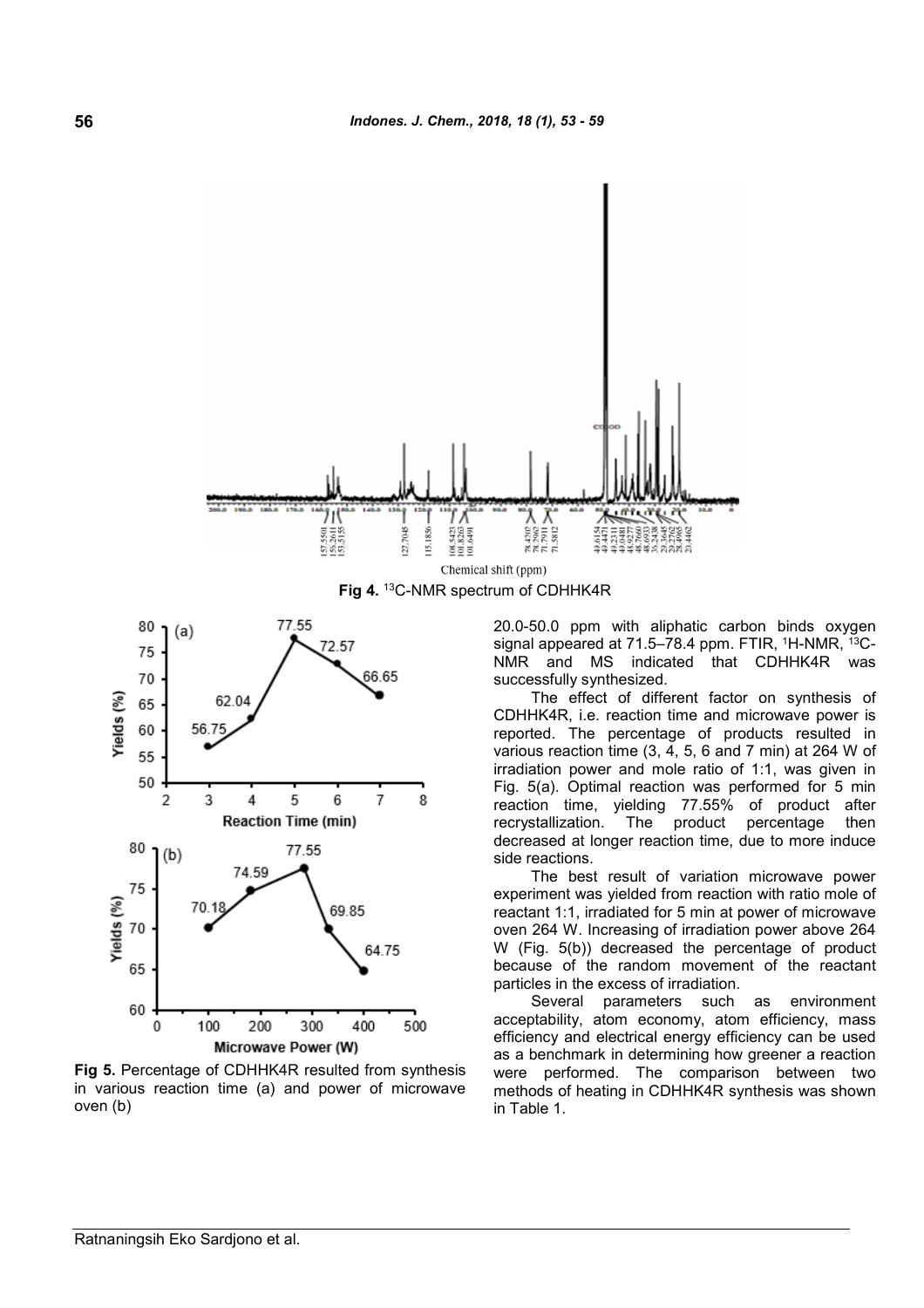**Table 1.** Comparison between synthesis of CDHHK4R using microwave (MA) and conventional heating (Reflux)

| <b>Parameter</b>                 | MА                   | <b>Reflux</b>        |
|----------------------------------|----------------------|----------------------|
| Reaction Time (min               | 5                    | 1200                 |
| Yield $(\%)$                     | 77.55                | 62.17                |
| <b>Environment Acceptability</b> | 4.28                 | 42.06                |
| Atom Economy (%)                 | 93.36                | 23.11                |
| Atom Efficiency (%)              | 72.40                | 14.37                |
| Mass Efficiency (%)              | 71.92                | 16.24                |
| Electrical Energy Efficiency (%) | $2.6 \times 10^{-4}$ | $1.8 \times 10^{-6}$ |

Microwave assisted in synthesis of CDHHK4R was proven to effectively reduce the time of reaction, from hours to minutes by the thermal and non-thermal combination effect that performed in microwave irradiation. When irradiated, particle of reactant molecules will rotate along the electrical field applied. This rotation increasing the energy of particles to collide to each other results in a friction which produces heat. This effect is known as a thermal effect.

Introduction of microwave irradiation into a chemical reaction is direct, without heat absorption of the container, which can yield shorter reaction time. Short reaction time can induce reduction of amount of solvent used, energy used and waste production. Besides, with short reaction time, possibility of product decomposition is minimal.

This can be inferred that the use of microwaveassisted reaction is a greener option due to the shorter reaction time, lower environmental acceptability, lower amount of waste produced, higher atom economy, atom efficiency and mass efficiency with higher yield. Lower energy consumption is identified by higher energy efficiency which may help the energy saving for world today.

## **CONCLUSION**

A novel calix[4]resorcinarene, CDHHK4R, has been synthesized from 7-hydroxycitronellal by using microwave irradiation and conventional methods. Compared to the conventional method, microwave irradiation effectively reduces of reaction time, amount of energy consumption, and waste production. In addition, the microwave irradiation gives higher percentage of product than conventional one.

# **ACKNOWLEDGEMENT**

This work was financially supported by Indonesia Ministry of Research, Technology, and Higher Education by Fundamental Research Grant.

### **REFERENCES**

- [1] Gutsche, C.D., Rogers, J.S., Stewart, D., and See, K.A., 1990, Calixarenes: Paradoxes and paradigms in molecular baskets, *Pure Appl. Chem.*, 62 (3), 485–491.
- [2] Yilmaz, M., and Erdemir, S., 2013, Calixarenebased receptors for molecular recognition, *Turk. J. Chem.*, 37, 558–585.
- [3] Agrawal, Y.K., Pancholi, J.P., and Vyas, J.M., 2009, Design and synthesis of calixarene, *J. Sci. Ind. Res.*, 68 (9), 745–768.
- [4] Shah, M.D., and Agrawal, Y.K., 2012, Calixarene: A new architecture in the analytical and pharmaceutical technology, *J. Sci. Ind. Res.*, 71 (1), 21–26.
- [5] Sardjono, R.E., Kadarohman, A., and Mardhiyah, A., 2012, Green synthesis of some calix[4]resorcinarene under microwave irradiation, *Procedia Chem.*, 4, 224–231.
- [6] Beyeh, N.K., Aumanen, J., Åhman, A., Luostarinen, M., Mansikkamäki, H., Nissinen, M., Korppi-Tommola, J., and Rissanen, K., 2007, Dansylated resorcinarenes, *New J. Chem.*, 31, 370–376.
- [7] Echigo, M., and Yamakawa, M., *Calix[4]arenes bearing 2-propenyl groups, their manufacture, radiation-sensitive resists containing them, and formation of resist patterns*, Patent PCT Int. Appl., WO2013073583A1, 2013.
- [8] Kiegiel, K., Steczek, L., and Zakrzewska-Trznadel, G., 2013, Application of calixarenes as macrocyclic ligands for uranium(VI): A review, *J. Chem.*, 2013, 1–16.
- [9] Menon, S.K., Patel, R.V., and Panchal, J.G., 2010, The synthesis and characterization of calix[4]arene based azo dyes, *J. Incl. Phenom. Macrocycl. Chem.*, 67, 73–79.
- [10] Pillai, S.G., Dwivedi, A.H., and Patni, N., 2013, Liquid-liquid extraction and spectrophotometric determination of vanadium(V) with p-carboxy-Nphenyl-calix[4]resorcinarene-hydroxamic acid, *Procedia Eng.*, 51, 347–354.
- [11] Bhatt, K.D., Makwana, B.A., Vyas, D.J., Mishra, D.R., and Jain, V.K., 2014, Selective recognition by novel calix system: ICT based chemosensor for metal ions, *J. Lumin.*, 146, 450–457.
- [12] Qiao, Q., Jin, G., and Hu, X., 2011, Potentiometric detection of chromium (III) on the carbon fiber electrode modified by n-hexyl calix[4]resorcinarene, *Sens. Actuators, B*, 160 (1), 87–93.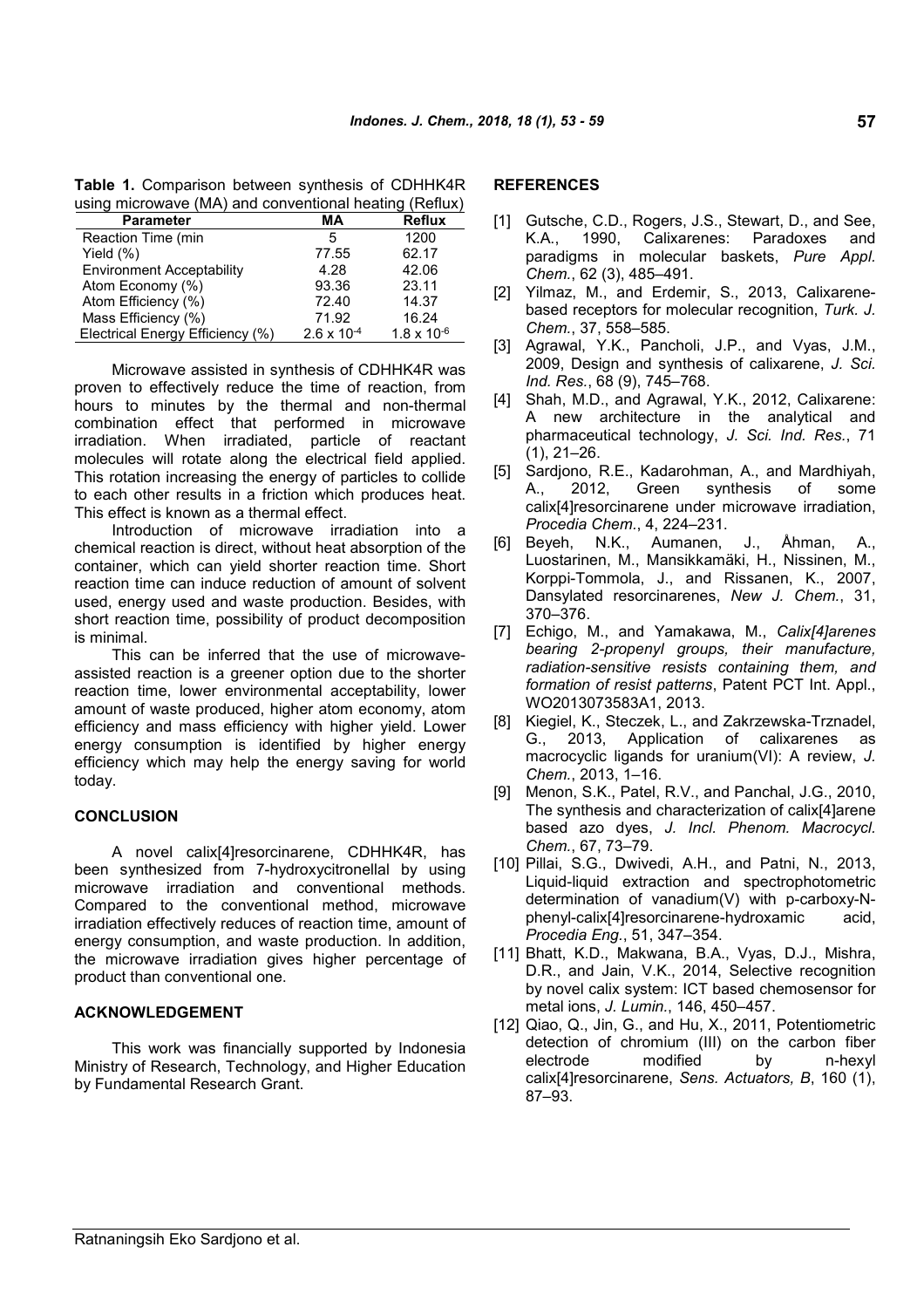- [13] Benosmane, N., Guedioura, B., Hamdi, S.M., Hamdi, M., and Boutemeur, B., 2010, Preparation, characterization and thermal studies of polymer inclusion cellulose acetate membrane with calix [4] resorcinarenes as carriers, *Mater. Sci. Eng., C*, 30 (6), 860–867.
- [14] Ansari, S.A., Mohapatra, P.K., Verboom, W., and Iqbal, M., 2012, Novel calix[4]arene functionalized diglycolamides for separation of actinides: Supported liquid membrane studies, *Procedia Eng.*, 44, 959–960.
- [15] Mouradzadegun, A., Kiasat, A.R., Fard, P.K., 2012, 3D-network porous polymer based on calix[4]resorcinarenes as an efficient phase transfer catalyst in regioselective conversion of epoxides to azidohydrins, *Catal. Commun.*, 29, 1–5.
- [16] Jain, V.K., Pillai, S.G., Pandya, R.A., Agrawal, Y.K., and Shrivastav, P.S., 2005, Selective extraction, preconcentration and transport studies of thorium(IV) using octa-functionalized calix[4]resorcinarene-hydroxamic acid, *Anal. Sci.*, 21 (2), 129–135.
- [17] Jumina, Sarjono, R.E., Siswanta, D., Santosa, S.J., and Ohto, K., 2011, Adsorption characteristics of Pb(II) and Cr(III) onto Cmethylcalix[4]resorcinarene, *J. Korean Chem. Soc.*, 55 (3), 454–462.
- [18] Jumina, Sarjono, R.E., Paramitha, B., Hendaryani, I., Siswanta, D., Santosa, S.J., Anwar, C., Sastrohamidjojo, H., Ohto, K., and Oshima, T., 2007, Adsorption characteristics of Pb(II) and Cr(III) onto C-4-methoxyphenylcalix[4]resorcinarene in batch and fixed bed column systems, *J. Chin. Chem. Soc.*, 54 (5), 1167–1178.
- [19] Suh, J.K., Kim, I.W., Chang, S.H., Kim, B.E., Ryu, J.W., and Park, J.H., 2000, Separation of positional isomers on a calix[4]arene-methylsiloxane polymer as stationary phase in capillary GC, *Bull. Korean Chem. Soc.*, 22 (4), 409–412.
- [20] Śliwka-Kaszyńska, M., 2007, Calixarenes as stationary phases in high performance liquid chromatography, *Crit. Rev. Anal. Chem.*, 37 (3), 211–224.
- [21] Mchedlov-Petrossyan, N.O., Vilkova, L.N., Vodolazkaya, N.A., Yakubovskaya, A.G., Rodik, R.V., Boyko, V.I., and Kalchenko, V.I., 2006, The nature of aqueous solutions of a cationic calix[4]arene: A comparative study of dye– calixarene and dye–surfactant interactions, *Sensors*, 6 (8), 962–977.
- [22] Osipov, M., Chu, Q., Geib, S.J., Curran, D.P., and Weber, S.G., 2008, Synthesis of deep-cavity fluorous calix[4]arenes as molecular recognition scaffolds, *Beilstein J. Org. Chem.*, 4 (36), 6–11.
- [23] Ishii, H., Shibata, M., Kashimura, T., Yomogida, T., Sekikawa, M., and Owada, T., *Calix[4]arene-type cyclic compound-containing films, interlayer insulator films and optical films therefrom, semiconductor devices therewith, and other applications*, Patent Jpn. Kokai Tokkyo Koho, JP2010140760A, 2010.
- [24] Kashimura, T., Ishii, H., and Shiotani, H., *Calix[4]resorcinarenes bearing photoreactive groups, photoresist base components containing them, photoresists, microfabrication using photoresists, semiconductor devices manufactured by microfabrication, and apparatus with semiconductor devices*, Patent Jpn. Kokai Tokkyo Koho, JP2013100261A, 2013.
- [25] Shiotani, H., Kashimura, T., Ishii, H., and Owada, T., *Radiation-sensitive compositions containing calixresorcinarenes, photoresist compositions containing them, microfabrication using them, semiconductor devices prepared therewith, and apparatus equipped with them*, Patent Jpn. Kokai Tokkyo Koho, JP2012078824A, 2012.
- [26] Roberts, B.A., and Strauss, C.R., 2005, Toward rapid, "Green", predictable microwave-assisted synthesis, *Acc. Chem. Res.*, 38 (8), 653–666.
- [27] O'Farrell, C.M., Hagan, H.A., Wenzel, T.J., 2009, Water-soluble calix[4]resorcinarenes as chiral NMR solvating agents for bicyclic aromatic compounds, *Chirality*, 21 (10), 911–921.
- [28] Kashimura, T., Shiotani, H., Owada, T., and Ishii, H., *Calix[4]resorcinarenes bearing acid-labile groups, photoresist base materials and photoresists containing them, and micromachining using photoresists*, Patent Jpn. Kokai Tokkyo Koho, JP2012077077A, 2010.
- [29] Darvish, F., and Khazraee, S., 2014, Molecular iodine: An efficient and environment-friendly catalyst for the synthesis of calix[4]resorcinarenes, *C.R. Chim.*, 17 (9), 890–893.
- [30] Karami, B., Hoseini, S.J., Nikoseresht, S., and Khodabakhshi, S., 2012, Fe3O<sup>4</sup> nanoparticles: A powerful and magnetically recoverable catalyst for the synthesis of novel calix[4]resorcinarenes, *Chin. Chem. Lett.*, 23 (2), 173–176.
- [31] Baozhi, L., Gengliang, Y., and Kefang, D., 2004, Microwave-assisted synthesis of *p*alkylcalix[n]arene catalyzed by KOH, *E-J. Chem.*, 2 (1), 70–74.
- [32] Kantar, C., Ağar, E., and Şaşmaz, S., 2009, The microwave-assisted synthesis and characterization of novel, octakis(2-hydroxyethoxy)resorcinarene bridged polymeric metallophthalocyanines, *Polyhedron*, 28 (16), 3485–3490.
- [33] Nayak, S.K., and Choudhary, M.K., 2012, Microwave-assisted synthesis of 1,3-dialkyl ethers